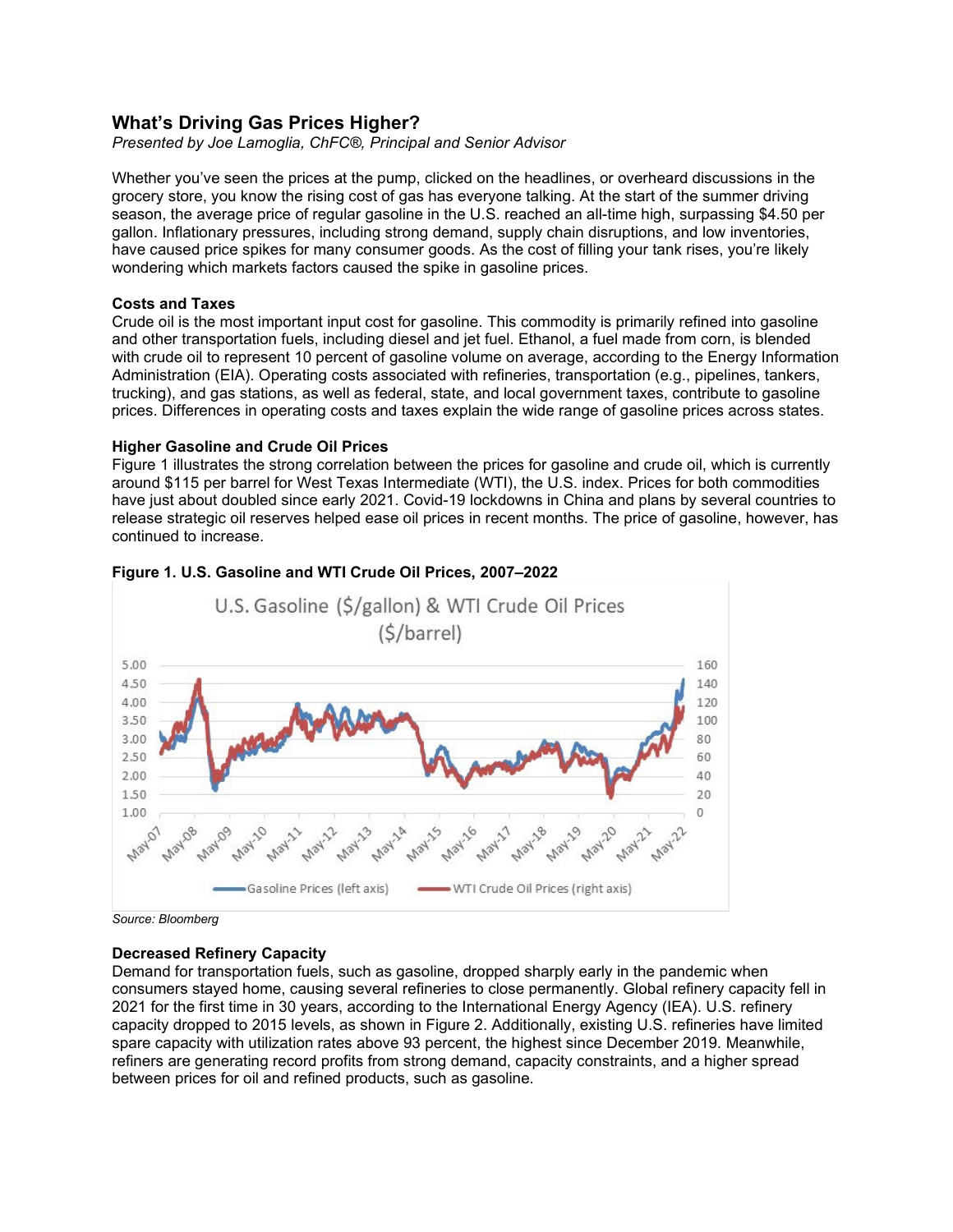



*Source: Bloomberg*

#### **Lower Inventory and Higher Demand**

Both U.S. gasoline and oil inventories are at low seasonal levels compared to the five-year range, as shown in Figure 3, which highlights U.S. gasoline inventories. Gasoline and oil demand recovered faster than supply over the past two years while the economy bounces back from the pandemic. Refineries typically boost output before demand peaks during the summer; however, capacity constraints limit supply increases. Although the U.S. still imports oil because its refineries were initially designed to process heavy crude produced from other countries, such as Canada and Venezuela, higher U.S. exports have reduced inventories as Europe seeks to reduce its reliance on Russia for energy imports.



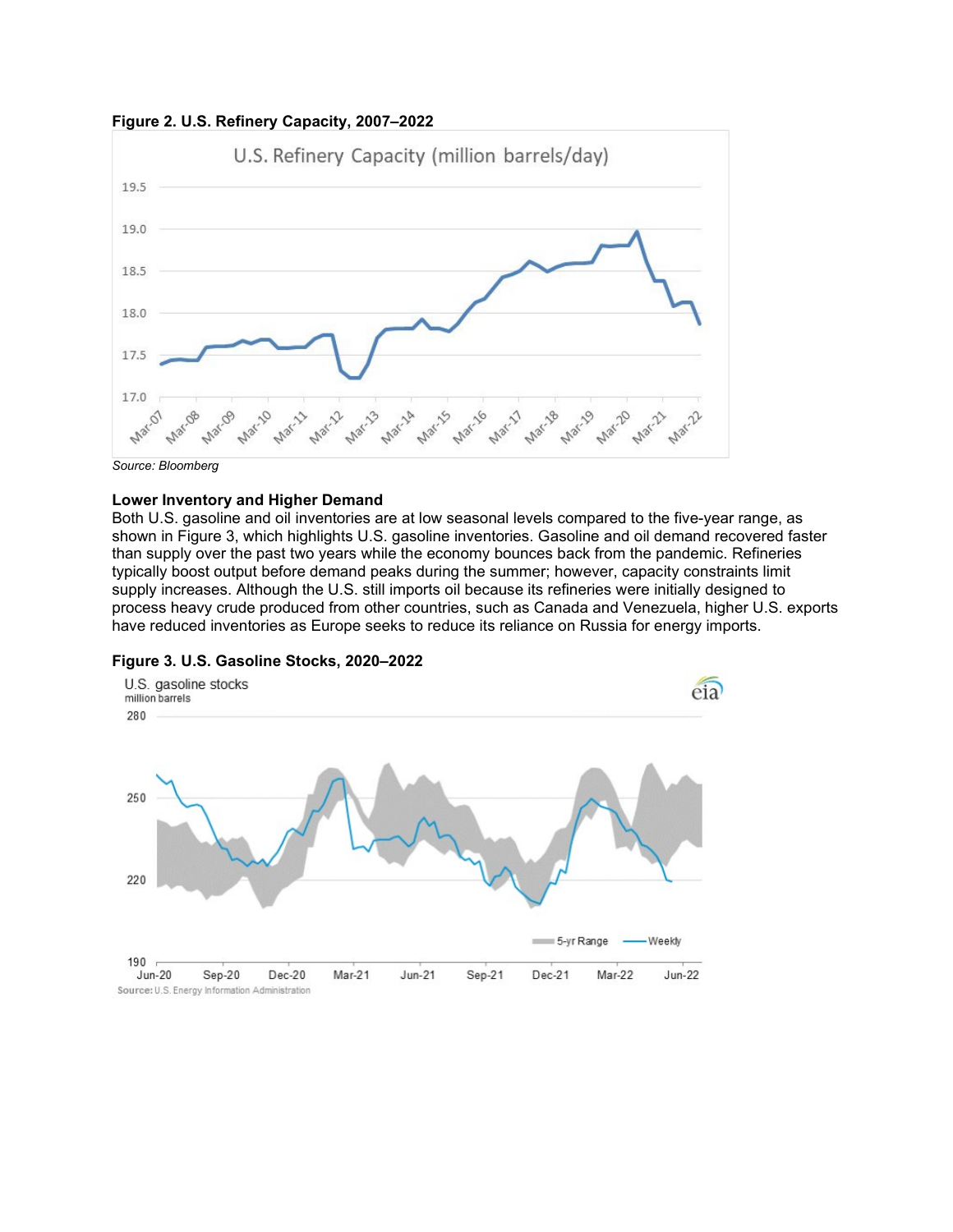### **Decline in Oil Supply**

Global oil producers quickly cut capital expenditures early in the pandemic to preserve cash for debt servicing and other operating expenses amid highly uncertain oil demand and plummeting prices that fell to around \$20 per barrel. Figure 4 illustrates the decline in oil production from the OPEC and the U.S., the world's two largest groups of producers. Supply from Russia, the world's third largest oil producing country behind Saudi Arabia, also declined after its invasion of Ukraine.



**Figure 4. OPEC and U.S. Oil Production, 2012–2022**

*Source: Bloomberg*

# **Oil Production Constraints**

Global oil production is slowly recovering as producers have been more cautiously investing in long-term projects, such as offshore drilling, due to a highly uncertain demand outlook for oil. Traditional automakers, for instance, are investing heavily in electric vehicles amid policy support and plans by several countries to phase out internal combustion engines (e.g., gasoline, diesel) in the coming decades.

Furthermore, shareholders have forced publicly traded oil and gas producers to focus on capital discipline, profitability, reducing debt, and investor returns through dividends and stock buybacks. Production growth was the prior objective from a capital allocation standpoint, but producers struggled to generate positive cash flow and earnings following the 2014–2016 crash in oil prices.

Several other market developments have contributed to a slow recovery in oil production:

- U.S. oil producers focused on drilled but uncompleted wells (DUCs) to limit costs when oil demand began to recover after the pandemic. In other words, producers sacrificed future supply growth by completing existing wells at a faster rate than drilling new wells.
- A large portion of U.S. oil supply is produced from shale regions, such as the Permian Basin. Compared to conventional wells, shale wells have high depletion rates that average around 70 percent by the end of the first year, according to asset manager, GMO. This requires continuous capital expenditures to maintain or increase production levels by drilling new wells.
- Small private oil producers have been the main source of production growth in the U.S. as opposed to larger publicly traded producers given shareholder demands for capital discipline.
- Inflationary pressures and shortages for labor and materials, such as steel, reduced the operating capacity for oil field service companies, which supply oil rigs and other equipment to producers.